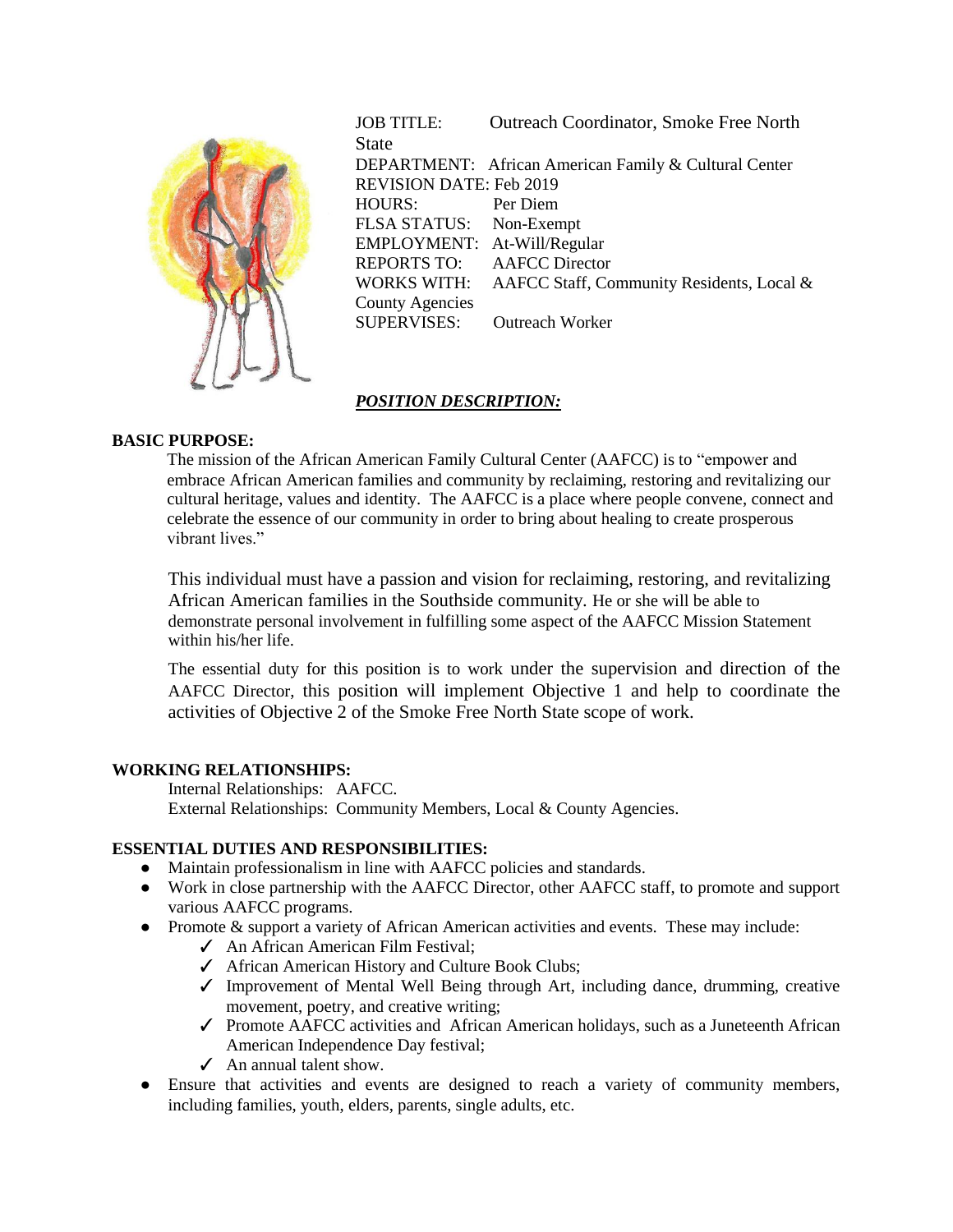- Provide outreach and marketing regarding all AAFCC activities and events to the Southside community and to all surrounding communities.
- Develop strong relationships with local and area media outlets to help promote Southside and AAFCC events.
- With the AAFCC Director and other AAFCC staff, develop brochures, pamphlets, PSAs, and websites to promote the AAFCC and other Southside activities and programs.
- Organize and maintain file systems.
- Attend staff meetings and other agency meetings as necessary.
- Perform other duties and special projects as assigned.
- Regular attendance.
- Implement all activities as listed under "Outreach Coordinator" for Objective 1. Some items listed as Project Director will be assigned at a later date.
- Coordinate activities for Objective 2 to ensure the successful completion of all activities.
- Collaborate with Butte County Tobacco Program staff to implement similar program components, as requested.
- Oversee and track direct program expenses.
- Attend appropriate trainings, orientations, educational presentations, conferences, etc.
- Coordinate and ensure the successful and timely submission of all required reports; and
- Other duties as required.

Nothing in this job description restricts management's right to assign or reassign duties and responsibilities to this job at any time.

## **QUALIFICATION REQUIREMENTS:**

To perform this job successfully, an individual must be able to perform each essential duty satisfactorily. The requirements listed below are representative of the knowledge, skill, and/or ability required. Reasonable accommodations may be made to enable individuals with disabilities to perform the essential functions.

## **EDUCATION and/or EXPERIENCE:**

- Knowledge of African American Culture.
- Experience coordinating classes, workshops, and/or events for a nonprofit organization, church, or other entity.
- Experience with graphic design of flyers, brochures, etc., desired but not required. Must be willing to learn and develop this skill as part of employee's professional development plan.
- Residence in South side Oroville or strong ties to the community preferred.
- Position requires a minimum of a Bachelor's degree in Health Education, Community Health, Public Health, etc. and at least one year work experience or education indicating an ability to fulfill the requirements of the position.

## **SKILLS:**

- Skill in interacting with people of different social, economic and ethnic backgrounds.
- Skill in assessing and prioritizing a combine a variety of tasks, projects and demands with ease.
- Skill in working within deadlines to complete projects and assignments.
- work effectively under pressure and with interruptions,
- Skill in establishing and maintaining effective working relations with community members, and representatives from other agencies and function as a team member.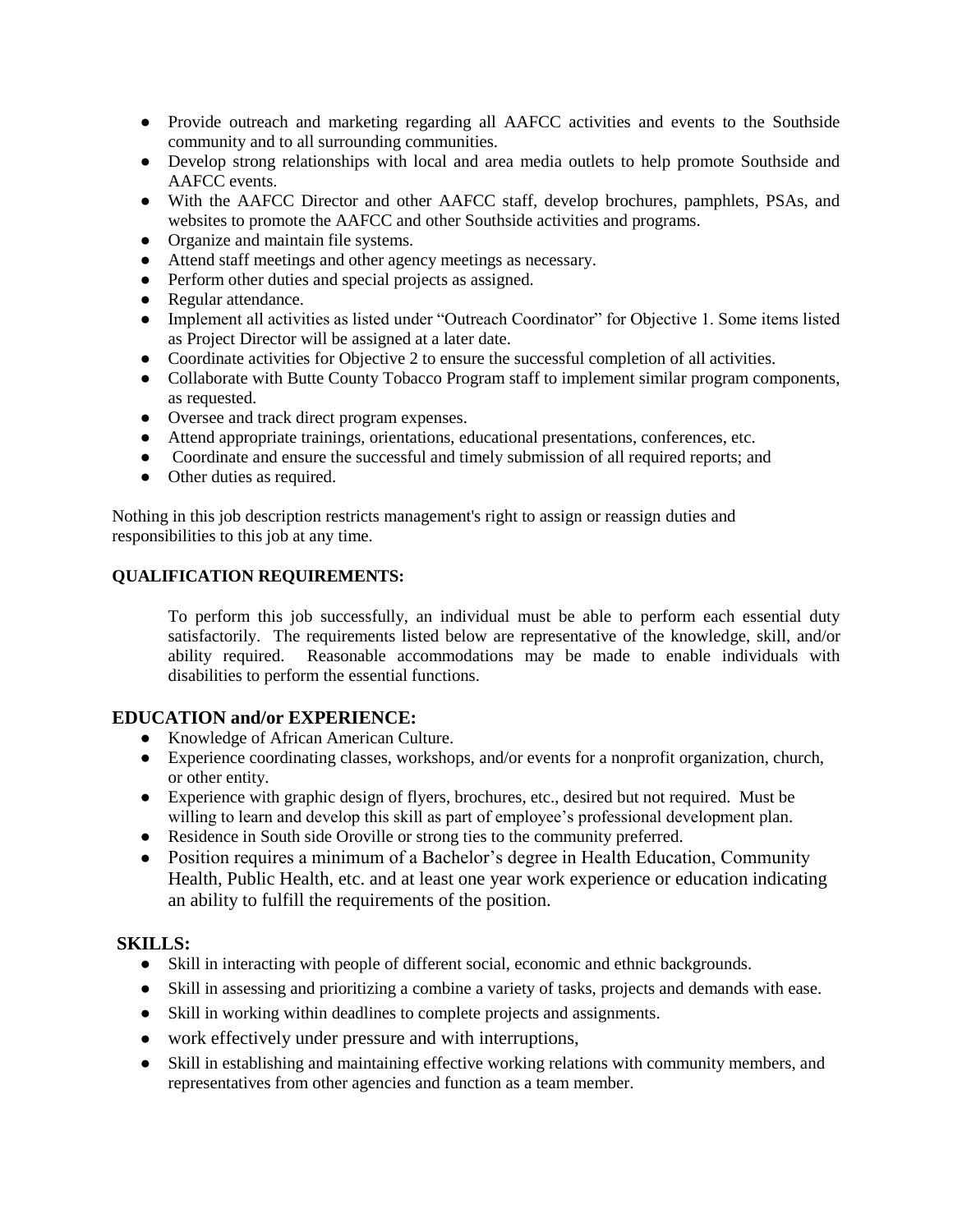- Ability to coordinate, supervise and demonstrate positive leadership skills to paid and non-paid staff members. Demonstrated writing and speaking skills required.
- Skill in operating a personal computer utilizing a variety of software such as Microsoft Word; Windows XP; Excel, PowerPoint and Publisher; social media savvy;

●

# **LANGUAGE ABILITY:**

Ability to read and interpret documents. Ability to comprehend written and oral instructions. Ability to write reports and general business correspondence. Ability to effectively present information and respond to questions from co-workers, managers, clients, and the general public. Ability to speak effectively and clearly while on the telephone. ability to communicate well with diverse populations.

## **LANGUAGE SKILLS:**

Ability to: read and discuss Tobacco Control program reports, state directives, research articles, and other materials; to communicate with individuals and community representatives in a professional manner, and make referrals as needed; record data for reports.

## **MATHEMATICAL SKILLS:**

Ability to perform basic mathematical calculations, such as percentage, proportions, fractions, add, subtract, multiply, and divide. Ability to perform these operations using units of American money.

#### **REASONING ABILITY:**

Ability to apply common sense understanding to carry out instructions furnished in written and oral form. Ability to define problems, collect data, establish facts, and draw valid conclusions.

#### **PHYSICAL DEMANDS:**

The physical demands described here are representative of those that must be met by an employee to successfully perform the essential functions of this job. Reasonable accommodations may be made to enable individuals with disabilities to perform the essential functions.

The following lists physical demands an employee will perform on a regular basis:

Sitting Reach with hands and arms Walking Walking Talking and/or hearing Viewing a computer monitor Twisting Keyboarding/Typing On the phone Reading

The following lists physical demands an employee may perform on an occasional basis:

Standing Stoop, kneel crouch or crawl Handwriting Calculator/10-key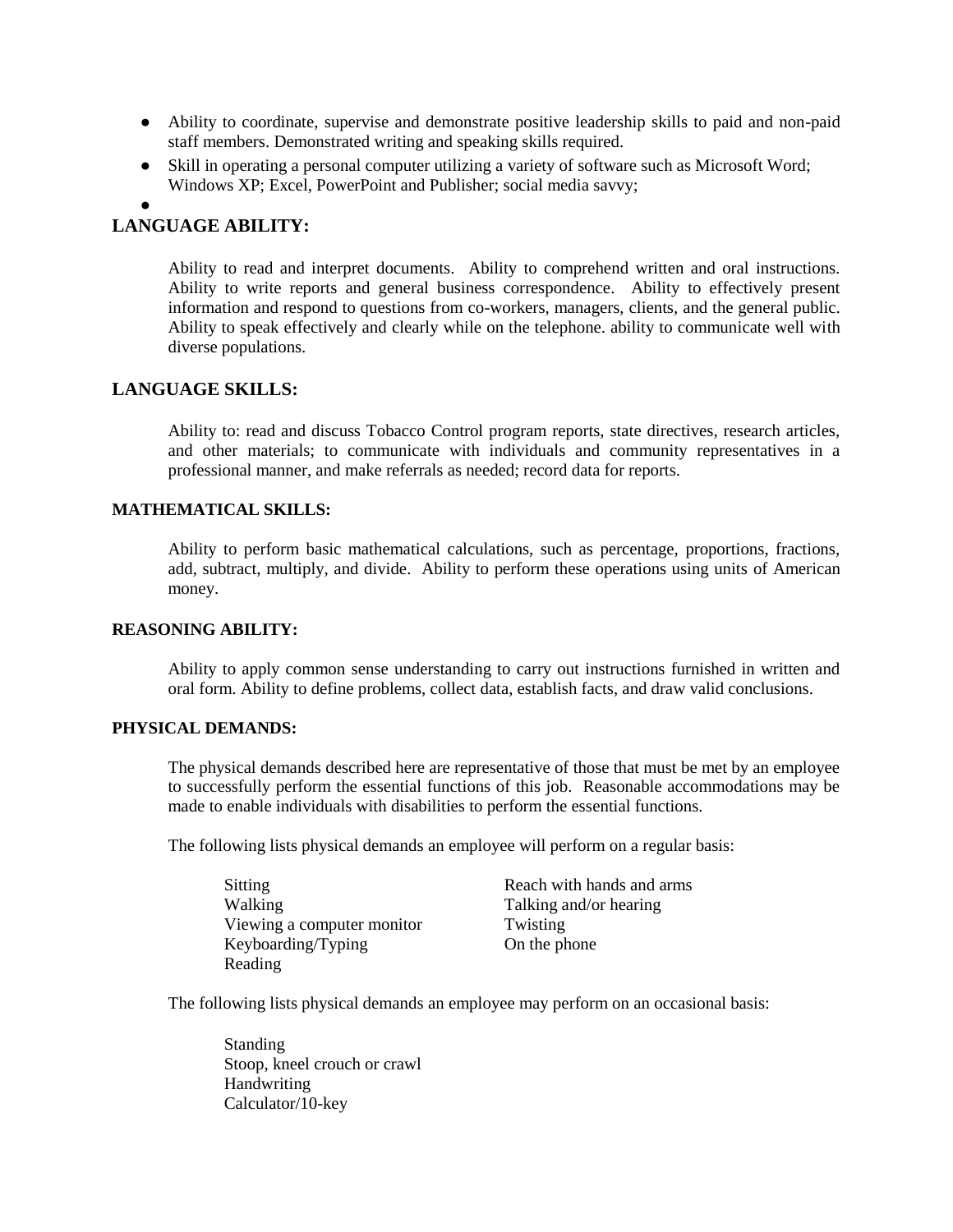Lifting (average weight 25 lbs.)

100% duties are performed inside with climate control.

This position regularly requires being able to work at close vision (clear vision at 20 inches or less); distance vision (clear at more than 20 feet).

The typical noise level in the work environment of this position is of moderate notice. On occasion, you may be subject to a loud noise level from the accumulation of activity in the lobby area. Ability for auditory distinction during load peak times.

The physical demands described here are representative of those that must be met by an employee to successfully perform the essential functions of this job. Reasonable accommodations may be made to enable individuals with disabilities to perform the essential functions.

While performing the duties of this job, the employee is required to have certain physical abilities. These abilities include, but are not limited to: sitting, standing, walking, bending, stooping, pushing, pulling, lifting (up to 25 lbs.) using hands to finger, handling or feeling objects, tools, or controls and talking and hearing.

Specific vision abilities required by this job include close vision, peripheral vision, and the ability to adjust focus.

#### **TRANSPORTATION:**

If use of your personal vehicle is necessary for AAFCC business, you will be responsible for keeping a mileage record and submitting it to your supervisor for reimbursement. Proof of current liability insurance on your personal vehicle must be provided at time of employment and when it expires. Personal vehicle insurance is the primary coverage in case you are in an accident in your vehicle while on business for AAFCC.

### **LICENSES/CERTIFICATES REQUIRED:**

Possession of a valid California Driver's License. In addition, because of the nature of this position, access to a reliable vehicle and proof of appropriate vehicle insurance coverage is required.

#### **WORK ENVIRONMENT – SOCIAL**

The work environment characteristics described here are representative of those an employee encounters while performing the essential functions of this job. Reasonable accommodations may be made to enable individuals with disabilities to perform the essential functions.

Employee shall work in a non-hostile work environment. The employee is expected not to engage in any activity that unreasonably interferes with performance of any other employee, such as sexual harassment, unlawful discrimination or any other behavior that unduly demeans or intimidates another employee.

As an essential function of this position, the employee must be able to handle levels of stress satisfactorily and be congenial with other employees, clients, community and vendors at all times.